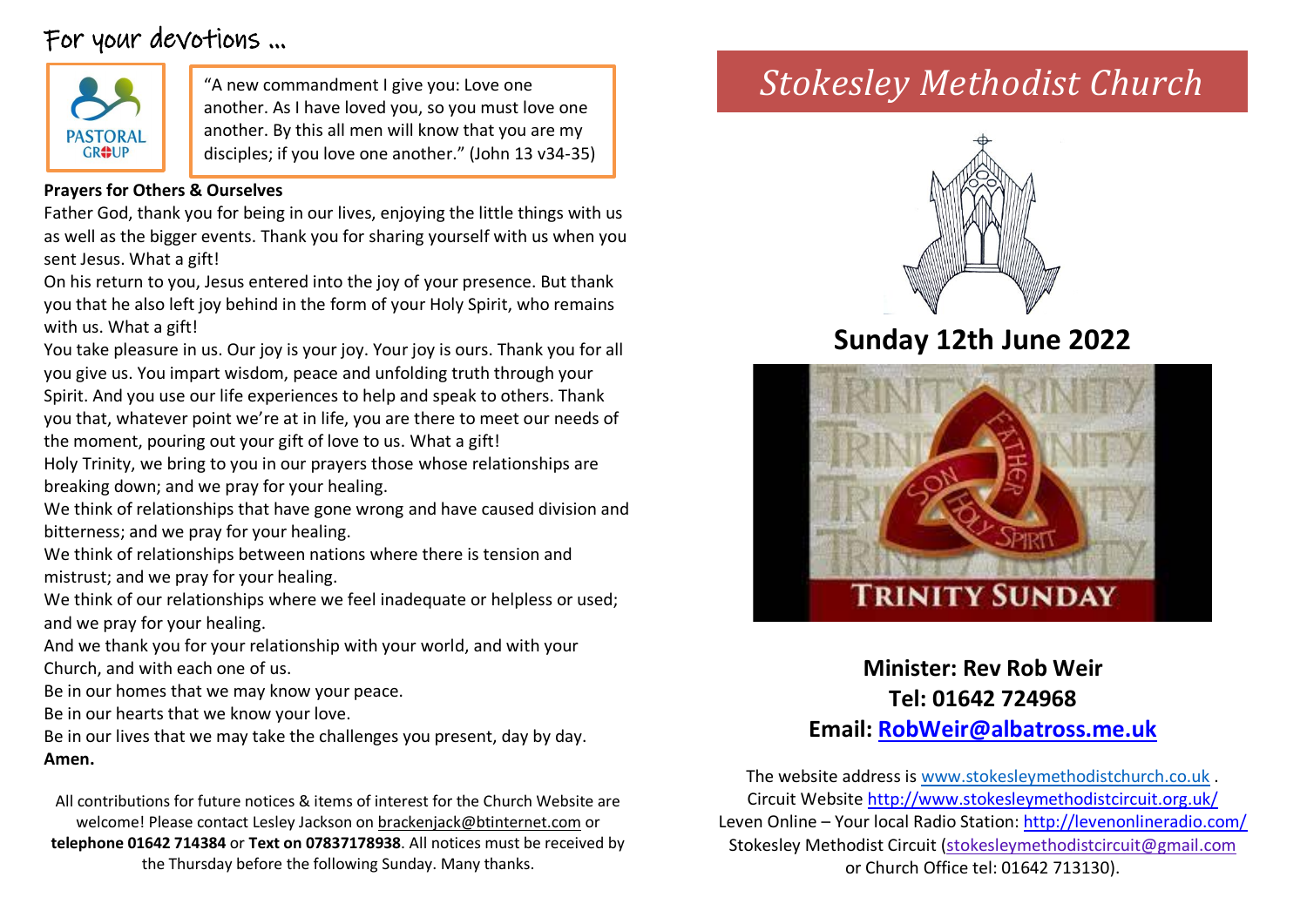During these unprecedented times, we have changed the way we 'go to church' to help to protect ourselves and others. We have put in place measures that will enable us to still be part of the worshipping community, at home with family, online with friends, coming back together again in Church. If you go to the Circuit Website you will find a range of resources available for you to use at home which we hope will help you to continue your cycle of

#### prayer and worship.

### Today our Morning Worship is led by Revd Rob Weir. The service will include the Sacrament of Holy Communion.

[\(www.youtube.com/stokesleymethodistchurch/live\)](http://www.youtube.com/stokesleymethodistchurch/live) <https://www.stokesleymethodistcircuit.org.uk/news/join-us-at-home.html> and<http://www.facebook.com/stokesleymethodistcircuit/>

### Today's flowers are a gift from Sylvia Waites

#### **A Gathering Prayer from the Roots resources:**

God calls us in this moment. Jesus welcomes us to this moment. The Spirit unites us in this moment. Come and worship! Loving God, as we gather in this moment, we celebrate your welcome. Speak to us; challenge us; reassure us. Take what we offer in worship and praise that your name may be glorified now and for ever. Let us share now in praising the majestic name of the Lord God and delight in his glory.

#### **Amen**

# The Unfolding Truth

#### **Today's Lectionary Readings for Trinity Sunday:**

**Proverbs 8 v1-4, 22-31** (p641) Wisdom's Call **Psalm 8** (p546) O Lord, our Lord, how majestic is your name in all the earth! **Romans 5 v1-5** (p1132) Peace and Joy **John 16 v12-15** (p1084) The Work of the Holy Spirit

#### **Message from the Church Mouse for EVERYONE!**



This week our Lectionary readings explore the importance of 'now' in our relationship with God. The reading from John's Gospel is part of a longer passage where Jesus explains the work of the Holy Spirit to his disciples. There is much for the disciples to understand, but Jesus reassures his friends that they know enough for now, and the Holy Spirit will come to guide them into a greater understanding in the future.

What was true for the disciples is true for us too. Our experience of God grows and develops, it is informed by the past, and we will always have more to learn and understand. But we live in the now, and the Holy Spirit will give us what we need to do that.

Since the Covid pandemic, gardens – even the tiniest of them – have become more important to many people. They feel like a gift. They're full of life. The wind blows the bushes and flowers. Birds come to eat and bathe. Our gardens don't want us to watch from a distance. They invite you in, to relate and connect. Our gardens communicate something of God to us. God who gives, animates and connects in the most earthy of ways. The one God, the three-in-one God. God the Holy Trinity. Maybe our Church Peace-Garden will feel like that when it's finished! Somewhere where we can connect with God. What do you look for in a good book? Some people look for a good story. As the story develops they become more and more absorbed in it. Others seek for interesting characters, perhaps people they can relate to but especially characters they want to learn more about. However, there always comes a moment when the desire for more has to stop and the reader has to be satisfied with what they have so far. That may be temporary, because they have to put the book down to do something else, or permanent because they have completed the book. Is this what Jesus meant when he told his disciples there was more – but not right now?

Re-read the Gospel reading again & understand and receive Jesus' teaching within it. It is as if, in your walk through life, the Spirit of truth will gradually unfold the truth - we are to hold on to what we have and celebrate the now of that moment. For God is with us. Every page of our lives, every moment of each day, is an opportunity to do something. God is with us now. The past we cannot change. The future is yet to be revealed. But we can respond to God in the now. It is up to us to make something of it.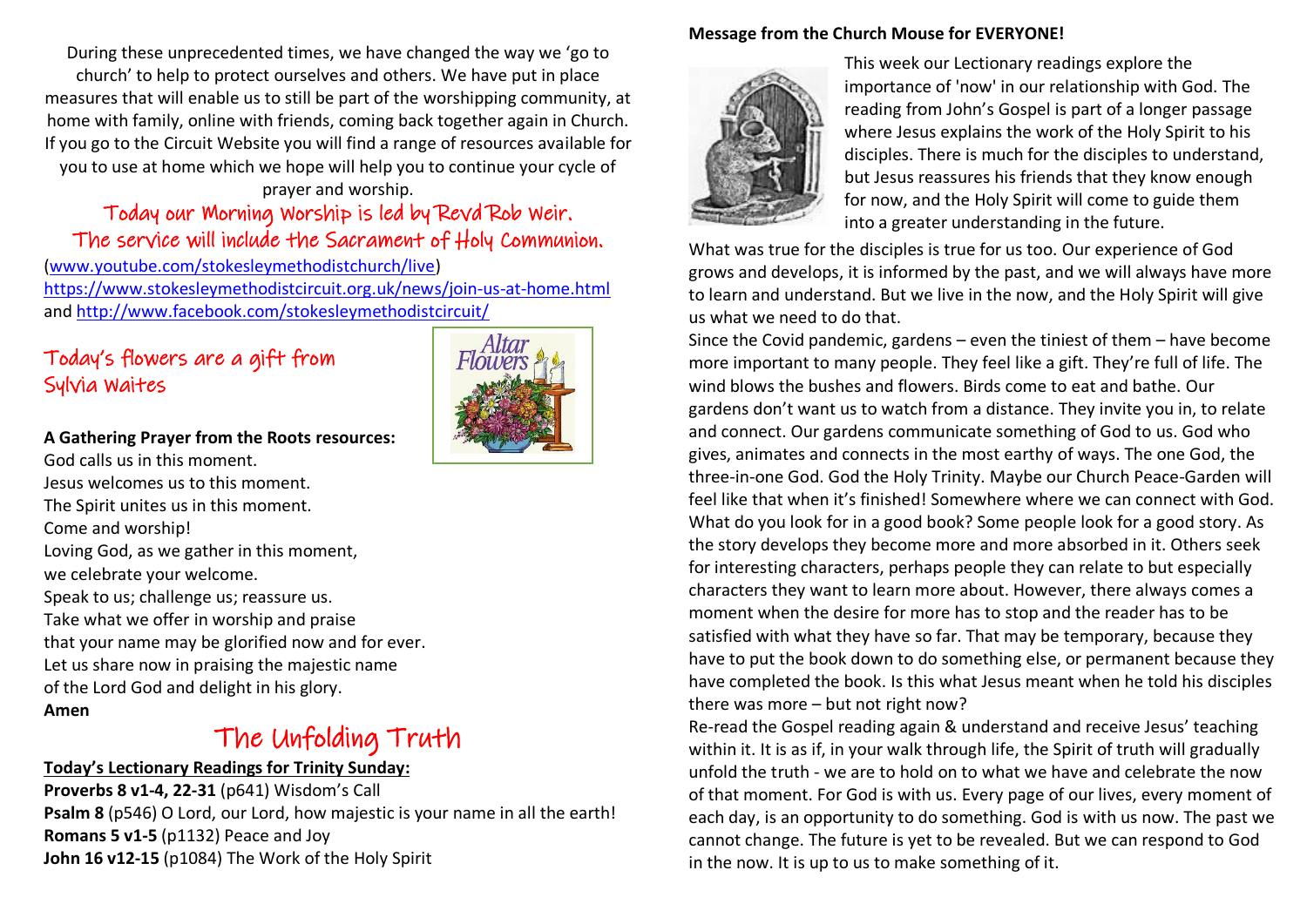### **Dates for your Diary**

**TODAY @ 2.00pm – Afternoon Concert with the North8 Choir. 'North8'**

presents **Songs of Rest & Serenity**, a summer concert of Choral Classics & little-known gems, featuring music by Judith Bingham, Paul Mealor, Cecilia McDowell and Eric Whitacre. £10 adults/£6 concessions, students & low income/£3 child Tickets available on the door and via Eventbrite



**Saturday 25th June – 'FESTIVAL OF YOUTH'** supported by Stokesley School & Stokesley Rotary. There will be events throughout the town, including music & performances on The Plain & in the Churches, as well as Photography & Art Exhibitions & Workshops in the Globe. Check with the library for timings. The Festival will culminate in a Youth Concert at 7pm in the Methodist Church, followed by a presentation of prizes & certificates.



**Thursday 7th July @ 1.30pm** – **CLASSICAL CLEVELAND** presents **ELLADA PAVLOU** on the piano. Programme includes music by Stravinsky, Scriabin, Prokofiev & Rachmaninov. Tickets £10 available at the door



**Saturday 9th July @ 3.00pm** 

**A CONCERT OF 'C's'** – The **C**hoir sings **C**horal **C**hoices with **C**ake & **C**offee! Donations to **BRIGHT RED** 

(Bright Red is a charity established to improve the lives & treatment of people in the North of England who are dealing with Blood Cancer)



SHOULD YOU NEED ANY ADVICE PLEASE CONTACT REVD ROB WEIR (TEL: 01642 724968 / EMAIL: [RobWeir@albatross.me.uk\)](mailto:RobWeir@albatross.me.uk) OR ONE OF THE STEWARDS

# Your Sunday 'Worship Online' Services

To access today's Youtube streamed service follow the instructions below: **Open your internet search engine/tab > enter ['https://www.youtube.com'](https://www.youtube.com/) (or simply 'youtube' to find the link) in the search bar > when Youtube opens, enter 'Stokesley Methodist Church Youtube' in the search bar > Our Youtube channel should open with all the recent services, mostly, but not always in date order, starting with the most recent.**

If you want to follow the service from Great Ayton **enter 'Great Ayton Methodist Church Youtube'** instead.

In addition, each week we are provided with a worship sheet from District which you can find on the 'Worship at Home' page & which is also available to download from the link in these notices.

[https://www.methodist.org.uk/media/25918/12-june-22-worship-if-you-are](https://www.methodist.org.uk/media/25918/12-june-22-worship-if-you-are-unable-to-attend-church.pdf)[unable-to-attend-church.pdf](https://www.methodist.org.uk/media/25918/12-june-22-worship-if-you-are-unable-to-attend-church.pdf)

> God in Three Persons, Blessed Trinity. Singing the Faith Hymn 13

Sing of a God in majestic divinity, seeding the heavens with numberless stars, forming our dust & our dreams of infinity, God of our lives & the judge of our wars.

Sing of a Child who was cradled so tenderly, sing of a boyhood by Galilee's lake; sing of a cross & a saviour who wondrously suffered & died for humanity's sake.

Sing of a Spirit who daily addressing us, lives in our sciences, nature & arts; moving through all creation & blessing us, guiding our minds & engaging our hearts.

Sing of this God who in glory & mystery chooses to lie in humanity's womb, enters the prison & pain of our history, rises triumphant & opens the tomb.